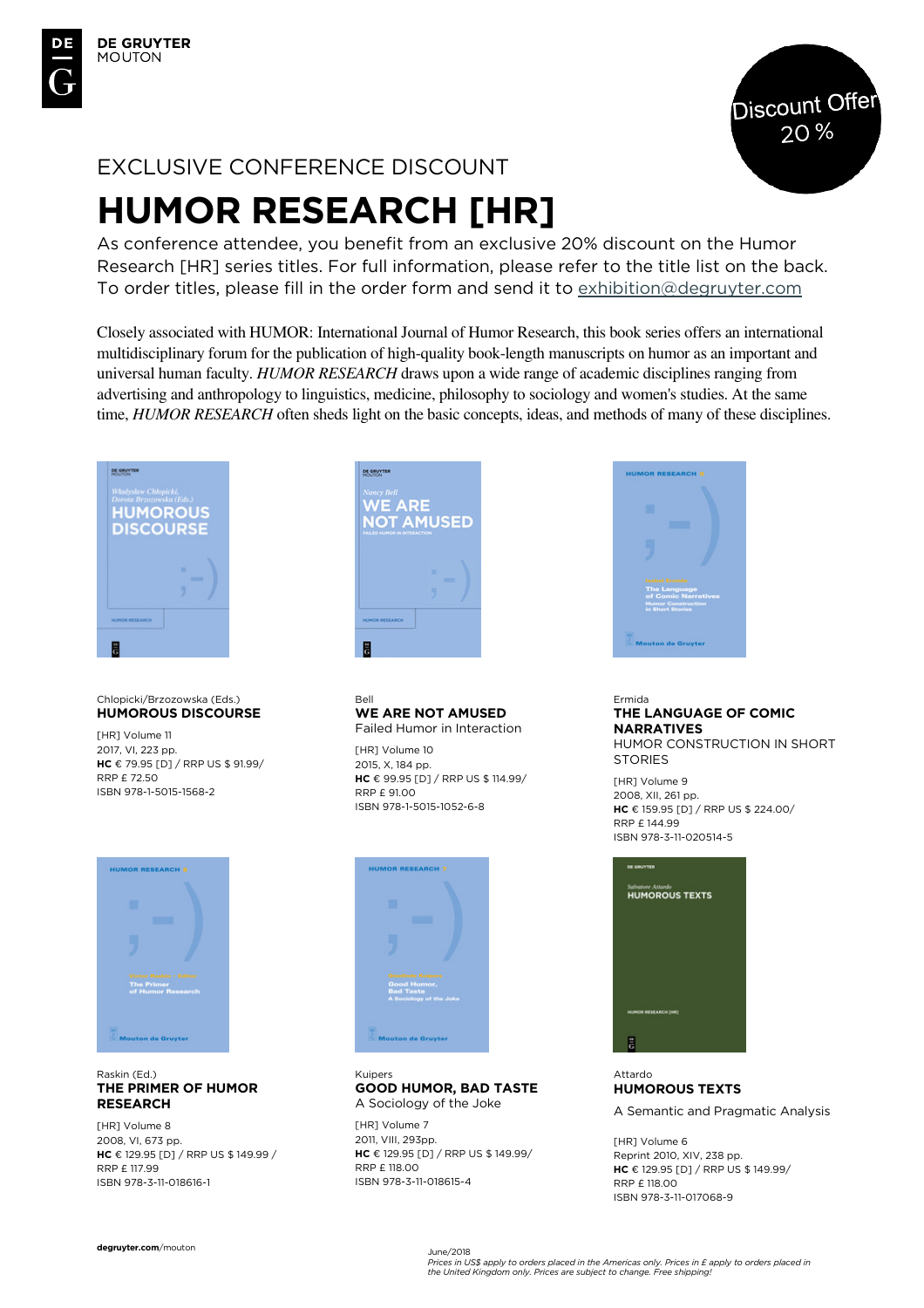## **BOOKS 20% DISCOUNT**

Most titles are also available as eBook (EPUB, PDF) and Bundle. Prices are subject to change. Conference discount is not available for forthcoming titles

| <b>ISBN 978-</b> | Author/ Editor          | Title                                       | Format    | List   | <b>Exhibit</b><br>Price in € Price in € |
|------------------|-------------------------|---------------------------------------------|-----------|--------|-----------------------------------------|
| 3-11-014255-6    | Attardo                 | Linguistic Theories of Humor (1994)         | HC        | 179.95 | 143.96                                  |
| 3-11-017068-9    | Attardo                 | Humorous Texts (2001)                       | HC        | 129.95 | 103.96                                  |
| 1-5015-1052-6    | Bell                    | We Are Not Amused (2015)                    | HC        | 99.95  | 79.96                                   |
| 1-5015-1568-2    | Chlopicki et al. (eds.) | Humorous Discourse (2017)                   | HC        | 79.95  | 63.96                                   |
| 3-11-016104-5    | Davies                  | Jokes and their Relations to Society (1998) | HC        | 159.95 | 127.96                                  |
| 3-11-012624-2    | Draitser                | Techniques of Satire (1994)                 | HC        | 109.95 | 87.96                                   |
| 3-11-020514-5    | Ermida                  | The Language of Comic Narratives (2008)     | HC        | 159.95 | 127.96                                  |
| 3-11-018615-4    | Kuipers                 | Good Humor, Bad Taste (2006)                | HC        | 129.95 | 103.96                                  |
| 3-11-016103-8    | Latta                   | The Basic Humor Process (1998)              | HC        | 159.95 | 127.96                                  |
| 3-11-018685-7    | Raskin (ed.)            | The Primer of Humor Research (2009)         | <b>PB</b> | 42.95  | 34.36                                   |
| 3-11-016207-3    | Ruch (ed.)              | The Sense of Humor (1998)                   | HC        | 149.95 | 119.96                                  |

## **FORTHCOMING**

(no discount)

| <b>ISBN 978-</b> | Author/ Editor | Title                                                                   | Format List |       | <b>Exhibit</b><br>Price in € Price in $€$ |
|------------------|----------------|-------------------------------------------------------------------------|-------------|-------|-------------------------------------------|
| 1-5015-1672-6    | Alsadi/Howard  | The Multimodal Rhetorics of Humour in Saudi Media Cartoons<br>(03/2021) | HC          | 99.95 | n/a                                       |